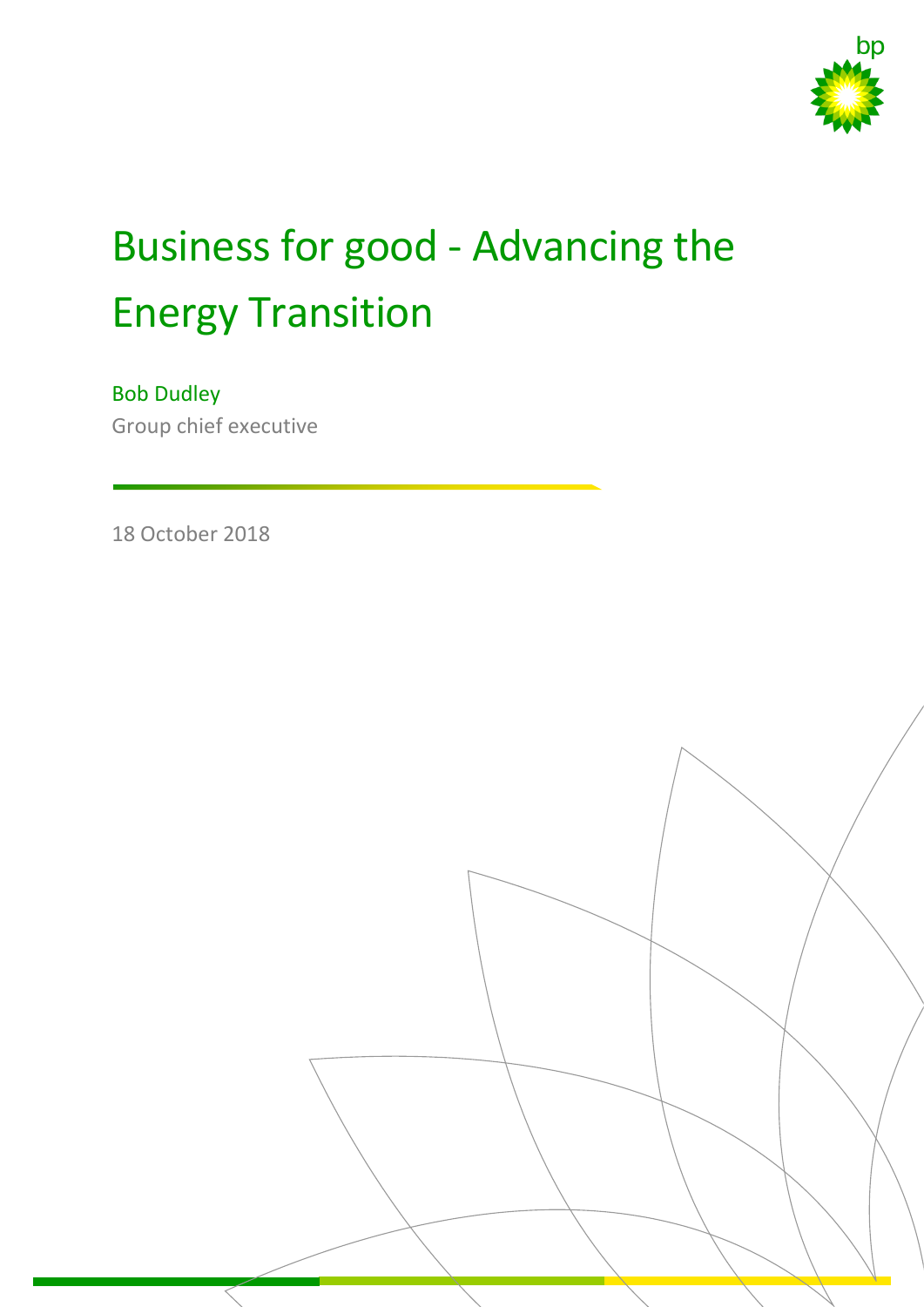#### Introduction

Good morning everyone and thank you David for that kind introduction.

It's a privilege to be here as one of the speakers.

I was at the opening ceremony last night and it was incredible – really inspiring. I can't wait to see what today brings.

I've always believed it's important to be open to new experiences – like this one – to see the world through other people's eyes.

What's the perspective from different countries, different cultures and different generations?

That's one of the reasons I wanted to be here – to see you and talk about one of the most pressing challenges of our time.

We've been sending ambassadors from BP to One Young World for 3 years now.

This year I wanted to see what happens for myself as they come back really moved and energised by the whole experience, and full of fresh ideas.

We need that. It's an exciting but challenging time for energy.

These are uncertain times as the industry goes through a period of major transformation.

There have always been challenges, but today is different.

When I started in the industry in 1979 the big fear was about supplies of energy peaking and also global conflicts in Iran and Afghanistan.

How would we keep the global economy moving?

We did what engineers do.

We innovated, evolved and found new ways to discover, produce and supply more energy.

Forty years later, the world sits on top of more resources than it's likely we'll ever need – something like 5 trillion barrels of technically recoverable oil and gas.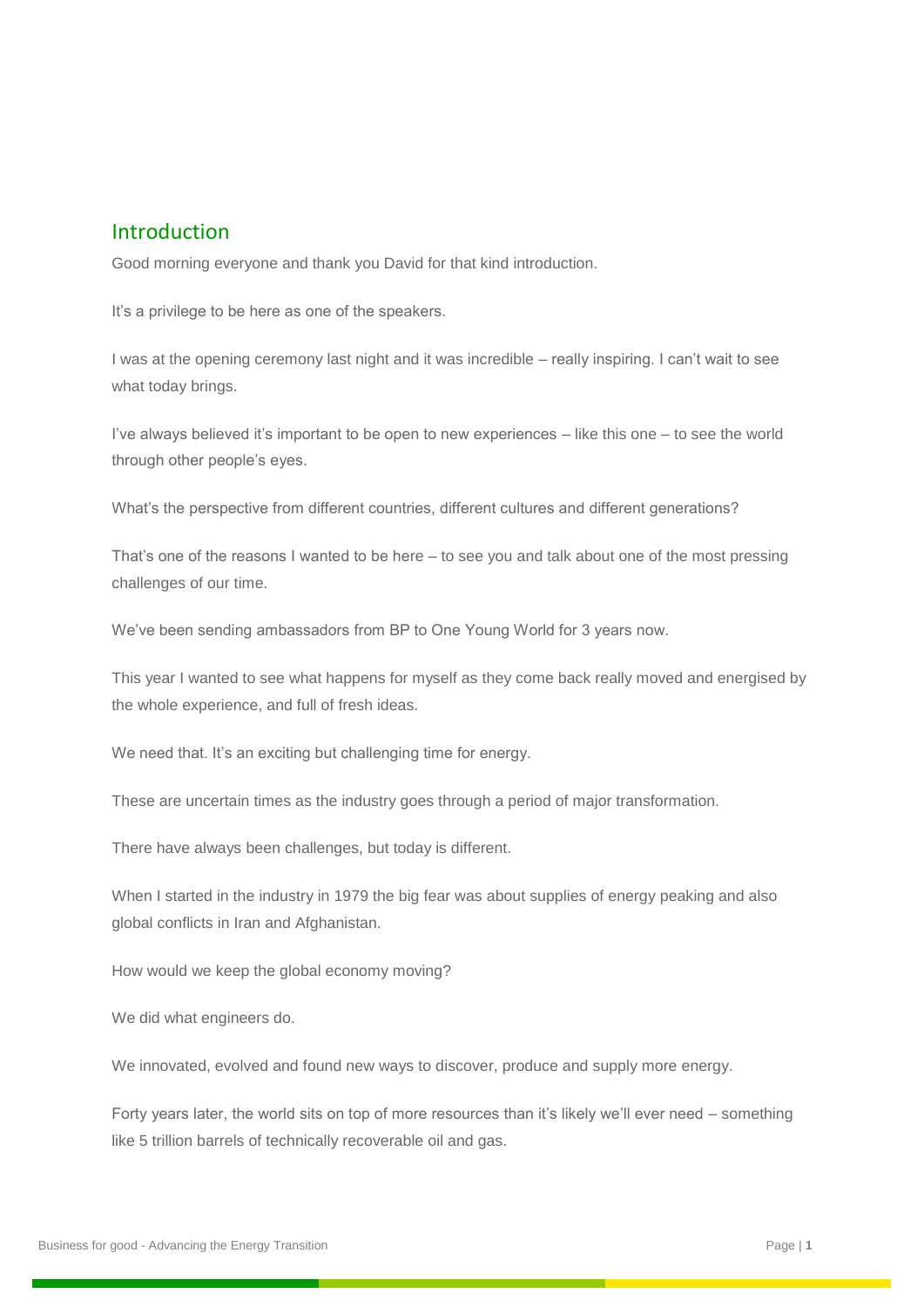We turned a fear of shortage into an age of abundance and we've seen what abundant supplies of energy can achieve.

In the last three decades alone, extreme poverty has been cut in half.

Child mortality globally is also down by half.

Average life expectancy has increased by 7 years.

This has taken place as energy consumption has increased by nearly 80%. 1

That's not proof of cause and effect, but there is an undeniable link between energy and human progress.

To keep making progress we have to ensure that everyone around the world has access not just to sufficient and reliable energy, but energy that is affordable and clean.

That's the mission of Goal 7 of the Sustainable Development Goals, the energy goal.

At BP, we're proud to be a Lead2030 Challenge Partner for this goal.

It is pretty much central to meeting every other major challenge and opportunity the world faces today.

The UN recognises that and we do too in BP. Shell does also, and they are here today.

Right now though, there are profound disparities, depending on where you live and what kinds of energy you have access to.

As I just noted, child mortality rates have dropped globally, but in parts of Africa the risk of a child dying before their first birthday is six times higher than in Europe.

Life expectancy is 20 to 30 years lower in parts of Africa than here in the West.

There are more than a billion people today who still live without electricity – that's 15 out of every hundred people on the planet.

That goes up to 60 out of every hundred in sub-Saharan Africa.

Around three billion people in the world still cook using open fires and basic stoves and that has direct and serious consequences for their health.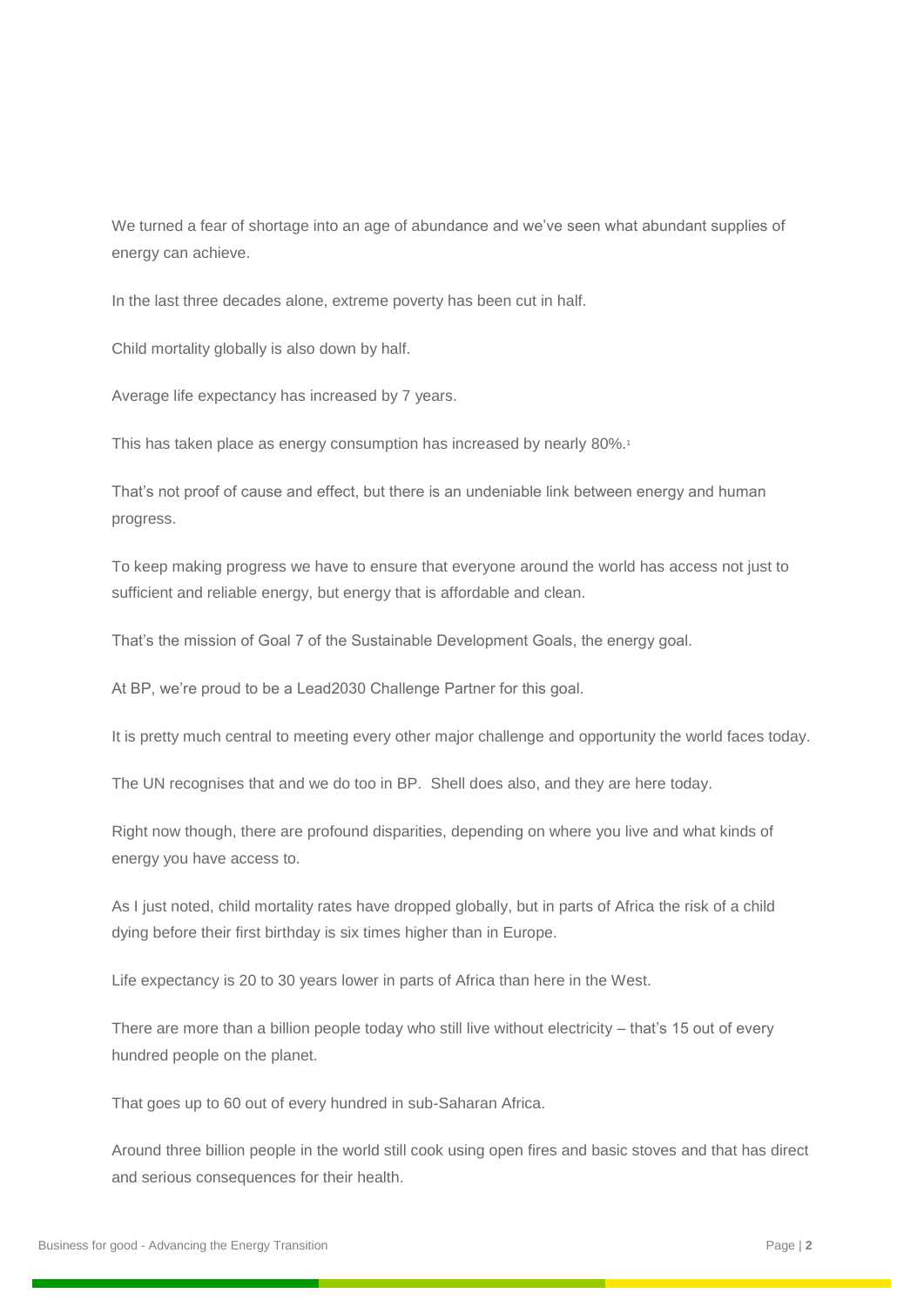Close to 4 million people's lives are far shorter than they should be because of the indoor pollution that comes from those fires and stoves<sup>2</sup>.

Those are all individuals whose lives could and should be improved by better access to better energy.

With more energy, 2.5 billion people can be lifted out of low incomes over the next two decades. At the same time, the global population is expected to rise by around another 2 billion.

All told, we can expect energy demand to rise by around a third by 2040.

That's like adding a whole new China and a whole new Europe's worth of energy demand on top of what's required today.

That's an enormous challenge – and it's only half the story.

### The dual challenge

The other half is that we need to bring greenhouse gas emissions down dramatically and quickly to tackle the threat of climate change.

And that's at a time when they are heading in the wrong direction.

After three years when emissions stayed relatively flat they started going up again last year and they look set to rise again this year.

Projections indicate they could grow by around 10% by 2040 when they need to fall by half to be in line with the Paris climate goals.

The UN's Intergovernmental Panel on Climate Change went further last week.

In a report looking at what would be required to keep the temperature rise to 1.5 degrees on preindustrial times it said emissions need to come down by 45% by 2030.

So, on the one hand we've got to provide much more energy than ever before.

And on the other we have to lower emissions drastically.

People often think the solution is simple: more renewables.

They're right, up to a point, because renewables are growing faster than any fuel in history.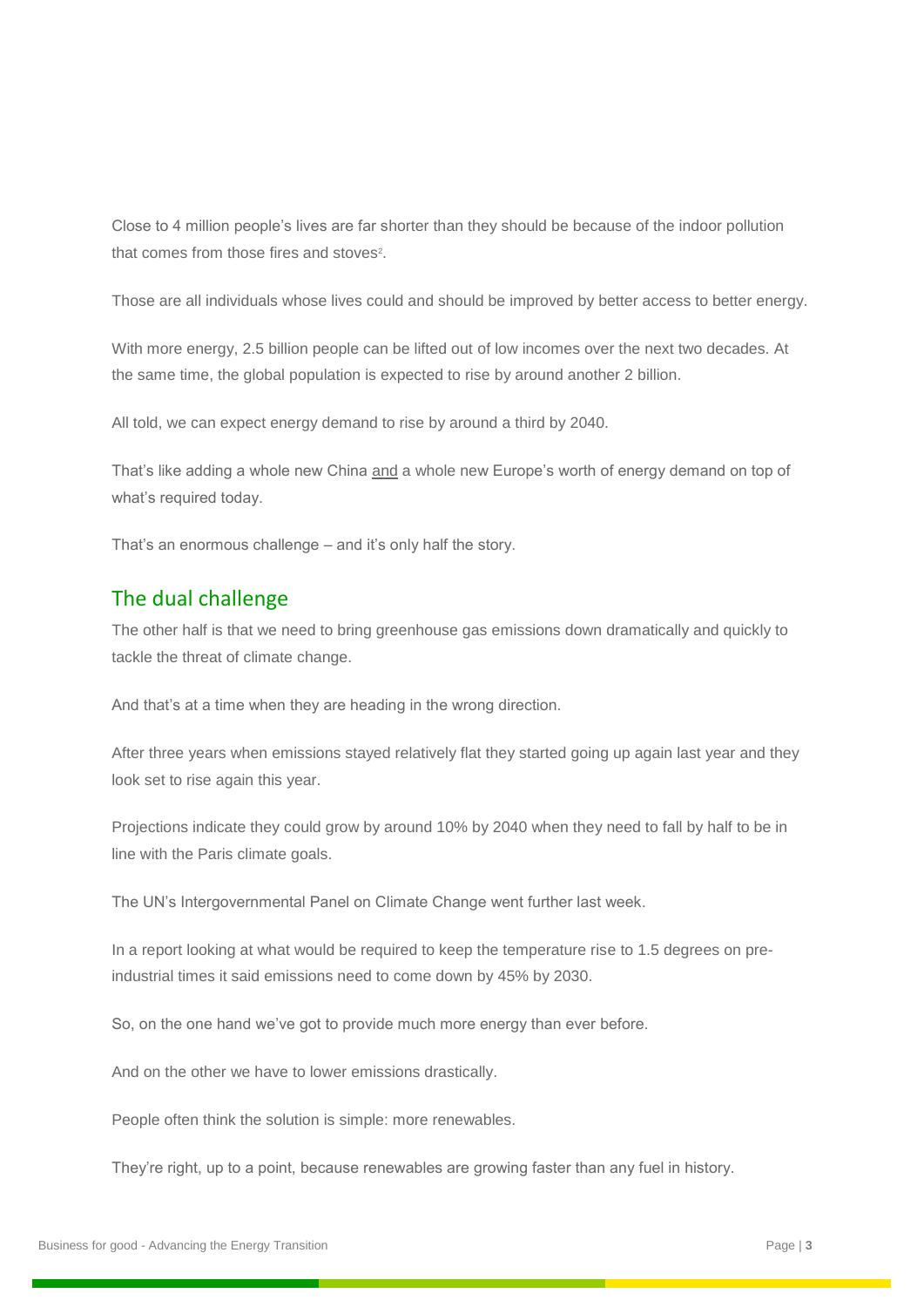And energy companies are all investing in wind, solar, biofuels and other forms of low carbon energy.

But even optimistic projections only see renewables making up around a third of the energy mix by 2040.

Renewables are going to make a big contribution, no doubt, but they can't do it alone.

We have to find additional ways of bringing emissions down.

Remember, Paris is about a race to lower emissions, not just a race to renewables.

### Changing power

It's a race I firmly believe we can win and the first step is to drive coal – a stubbornly high carbon fuel - out of power.

The energy sector accounts for around 35 percent of all man-made greenhouse gas emissions with power generation on its own accounting for a large share of those emissions.<sup>3</sup>

So what happens in this space really matters.

And here's a statistic that struck me when I heard it.

Back in 1998, coal made up 38% of the global fuel mix in the power sector.

Do you know what coal's share of the fuel mix was last year?

38%.

Exactly the same as in 1998.

So in 20 years, despite all the policy initiatives, all the industry collaboration, all the technological innovation – our world still relies on the same proportion of coal for its electricity.

That's a problem, but it's also an opportunity.

It means we can make a huge difference at speed on emissions and we already have the evidence that it works.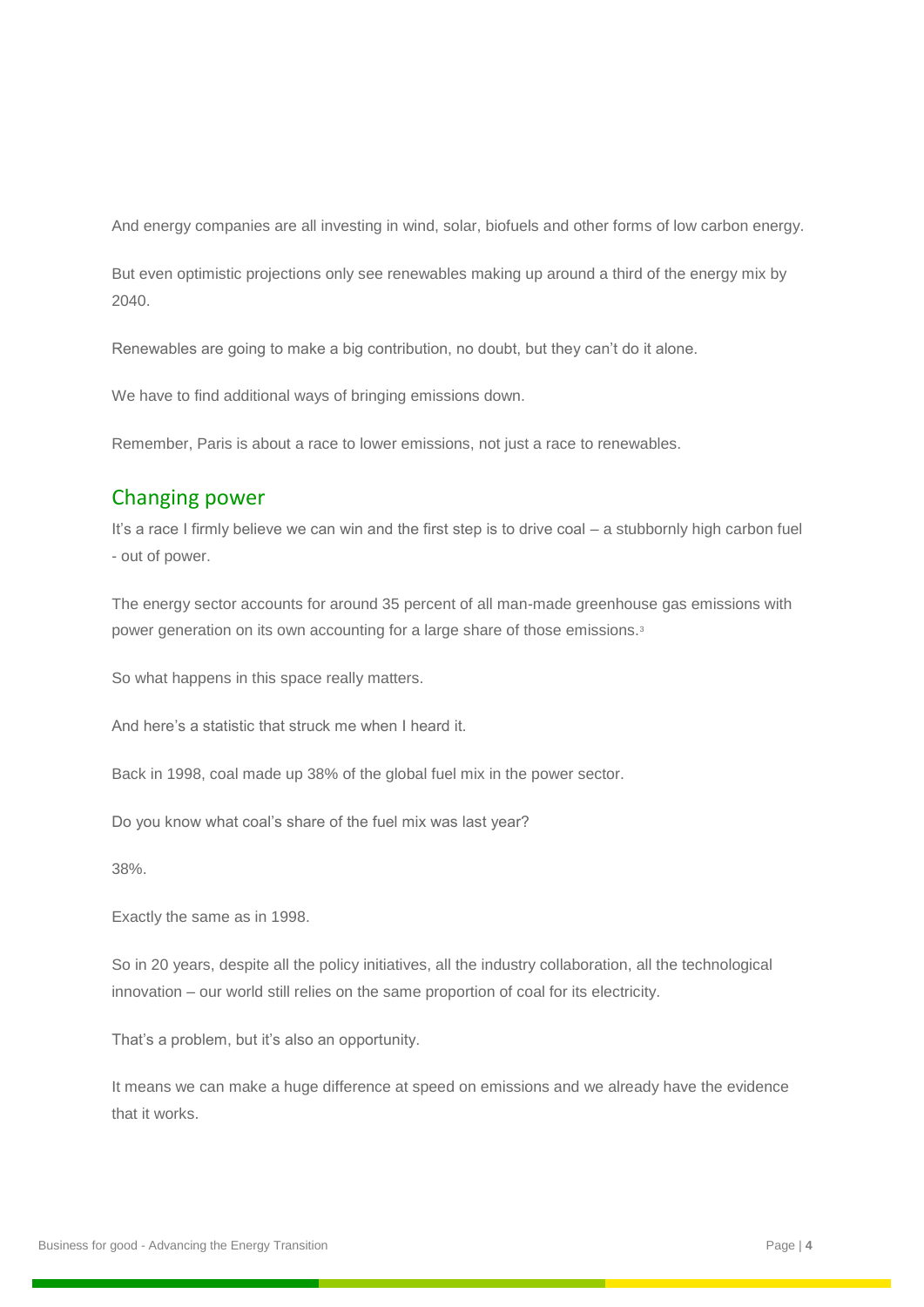In the US, replacing coal with gas in power generation has helped bring emissions back down to where they were in the early 1990s.

In the UK the change is even more dramatic.

Emissions are back where they were in the 1890s, when Queen Victoria was on the throne.

Gas has made a big contribution to those reductions because it emits half the carbon of coal when burned to produce power.

It's also abundant and affordable, which is really important particularly for developing economies.

And it's the perfect partner for renewables, which by their nature are intermittent. The sun doesn't always shine and the wind doesn't always blow.

To get the full benefit of gas though, we have to prevent the methane from gas production getting into the atmosphere. Methane – the main component of natural gas - is a potent greenhouse gas itself.

That's something we're already working hard to do as individual companies and collectively through organisations like the OGCI.

That's the Oil and Gas Climate Initiative which brings together 13 of the biggest energy companies globally and represents 30 percent of all oil and gas production.

Together we're working to eliminate routine gas flaring and investing heavily in detecting, mitigating and preventing leaks from pipes and production facilities. The effort will use satellites, drones and infra-red cameras on a large scale.

We've also set a stringent methane leakage target – aiming to keep what we call methane intensity below 0.2%.

It's a target that has been endorsed by the Environmental Defence Fund, the Nature Conservancy and the Carbon Mitigation Initiative at Princeton University.

So I think one key way to meet the dual challenge is to squeeze coal out of the power sector and replace it with renewables and natural gas.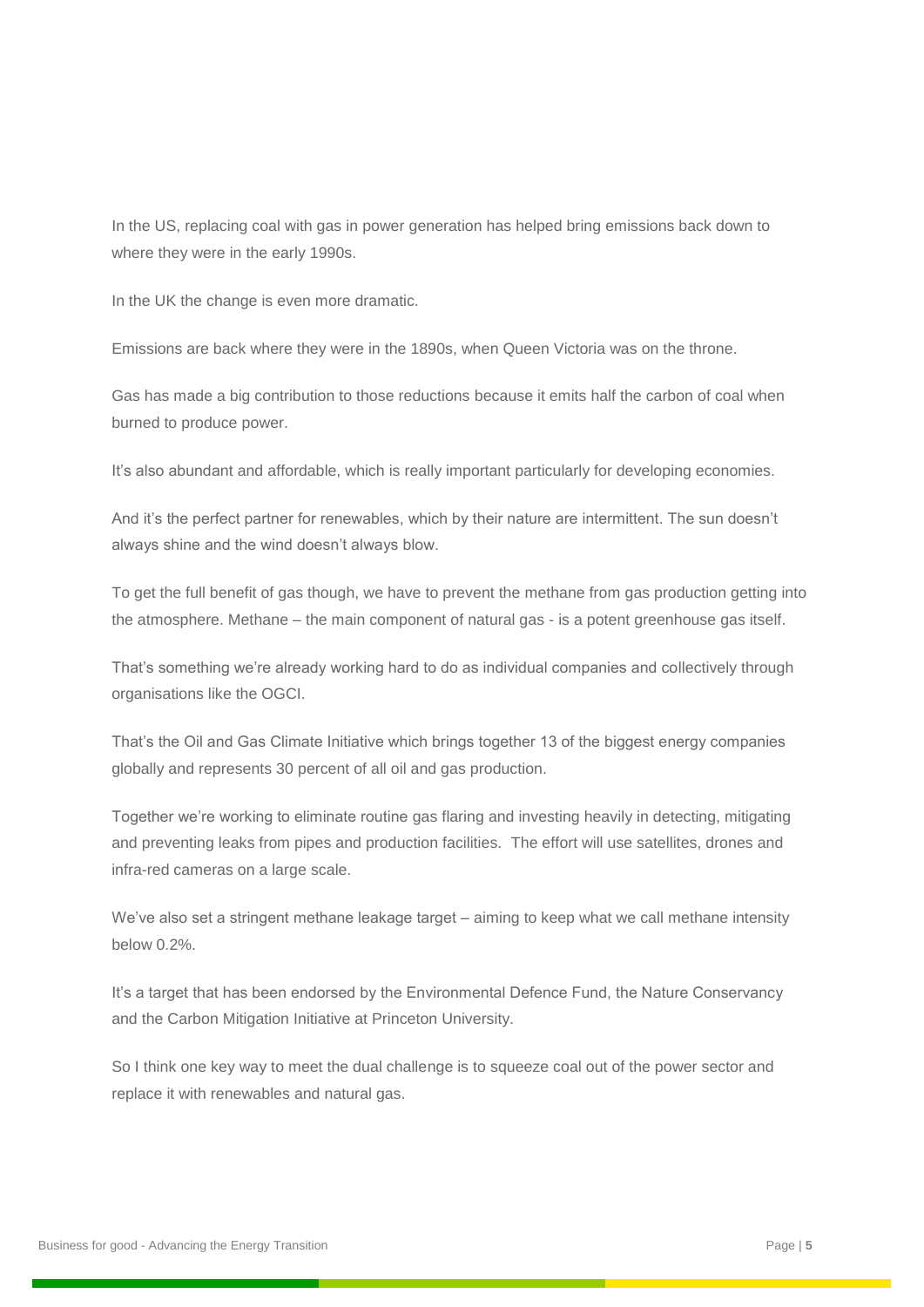## Transforming transportation

Another big step we can take on emissions is to transform our transportation system, which accounts for around 15 per cent of greenhouse gas emissions.

That's less than agriculture or manufacturing, but it's one where we can make a significant difference.

In fact, we already are.

The number of electric vehicles on the road is growing rapidly, from under a million in 2015<sup>4</sup> to over 3 million today.

China alone has almost 500 different EV manufacturers.<sup>5</sup>

EVs are going to make a significant contribution, particularly to improving air quality in urban areas.

But if we want to meet the dual challenge in transportation, we have to think beyond EVs.

Right now, there are around one billion cars on the planet, of which a tiny fraction are EVs.

Over the next two decades, the number of all cars is likely to double, to 2 billion, of which around 300 to 400 million will be EVs if they continue to grow as prolifically as they are doing.

That is a phenomenal change, but it still means more than three-quarters of the fleet – 75 percent – will run on conventional internal combustion engines.

So we need to work on making all vehicles lower emissions vehicles and it's a process that's been underway for some time.

Energy providers are working with motor manufacturers to develop engines, fuels and lubricants that enable vehicles to go further on less fuel, cutting down emissions. Better lubricants reduces friction in engines so you use less fuel.

Here in Europe it's been estimated that cars with conventional engines could be 70% more efficient by 2040 than they were in 2000.

And that increasing use of low carbon fuels, including biofuels, could have the same impact on greenhouse gas emissions as the large scale adoption of electric vehicles.

And if we look beyond passenger vehicles, to air and marine travel – it's a similar story.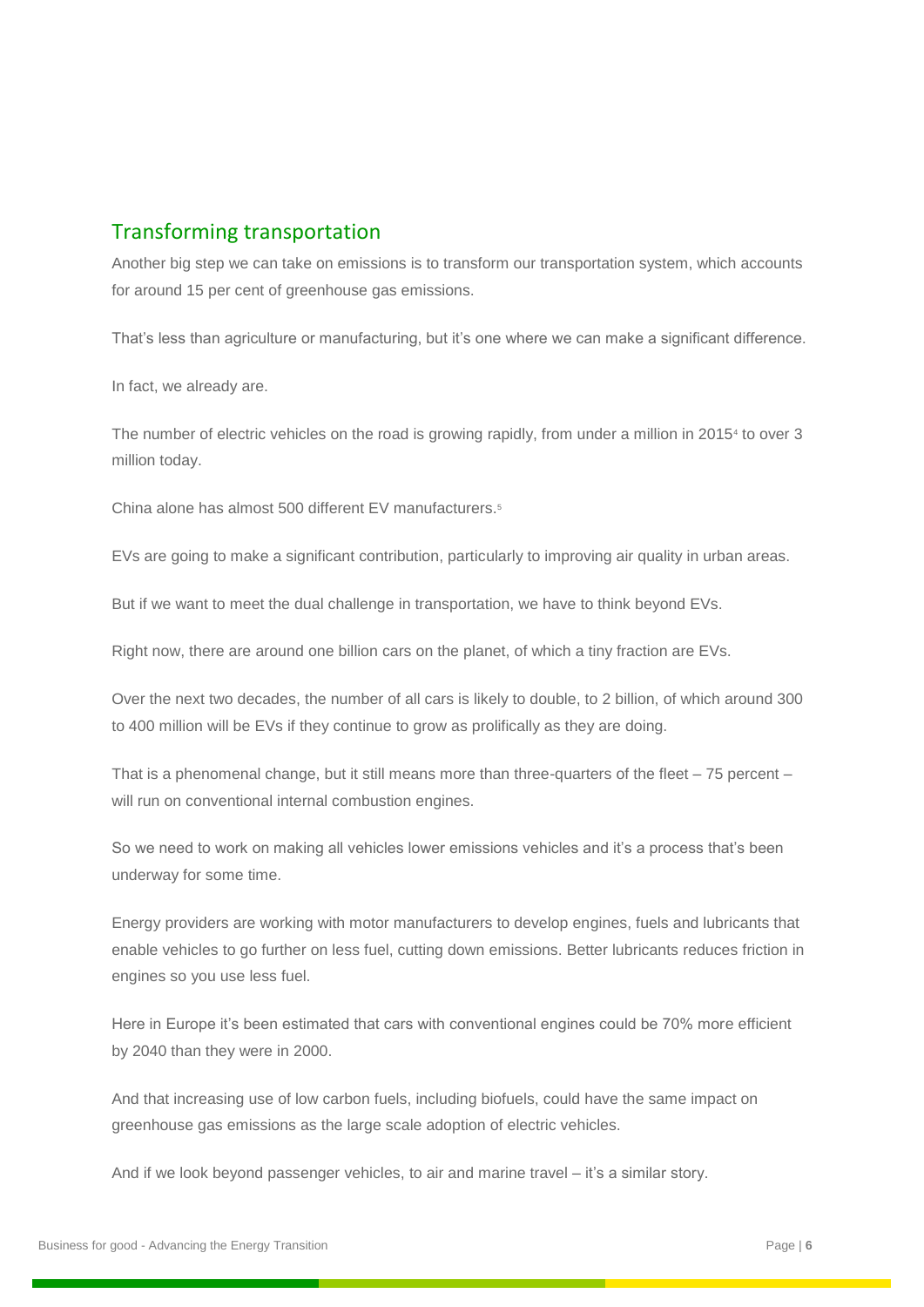If we are going to meet the dual challenge in transportation, we need to embrace new engines, new fuels to power them and new technologies to boost efficiency.

#### Conclusion – possibilities everywhere

Here's my final thought – and it's the most important one in my opinion.

All of this is possible today.

More energy with fewer emissions is not far-fetched or futuristic.

It's not dependent on any one big technological breakthrough.

The world already has the know-how, resources and, increasingly, the will to do it.

At BP we're committed to advancing a low carbon future. The whole of the company is dedicated to it.

We're reducing emissions in our operations.

We're improving our products so our customers can reduce theirs.

And we're creating low carbon businesses.

Our people love taking on complex challenges and we see possibilities everywhere.

But we don't have all the answers.

That's where you come in.

We need your help and ideas.

We need your energy and your inspiration.

That's what is so significant about One Young World.

Our ambassadors come back fired-up about solving the challenges ahead.

About helping to make all forms of energy cleaner, better and kinder to the planet.

Energy that will meet the needs of the world environmentally and economically and in the process transform the lives of billions of people and keep the world advancing.